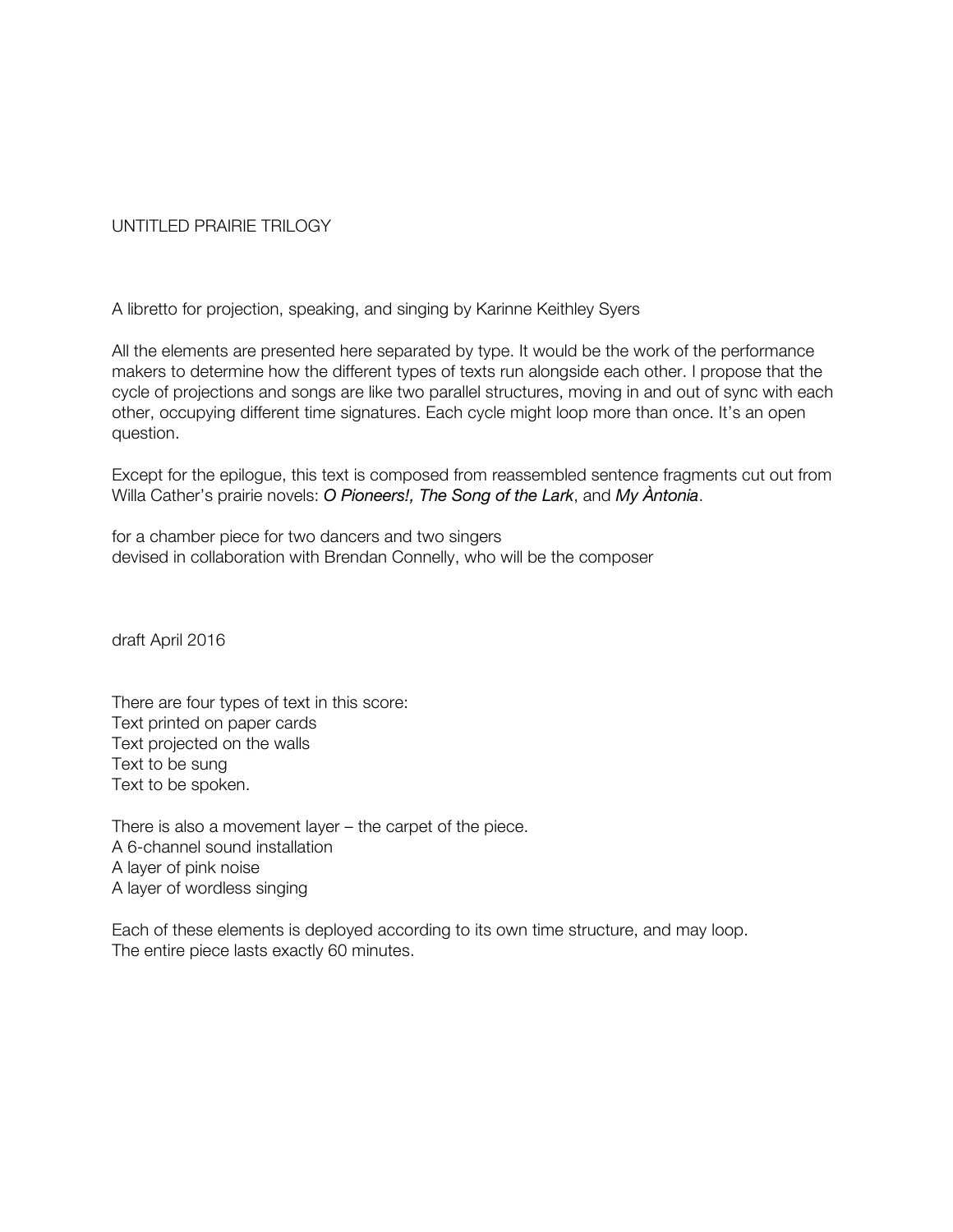### **Text to be printed**

Upon entering the theater, each member of the audience is given a square white postcard with the following epigraphs printed, one on either side.

> "But the great fact was the land itself, which seemed to overwhelm the little beginnings of human society that struggled in its somber wastes."

"I suppose it hasn't any form. It hasn't any title, either."

On their seats, the audience find a further card that reads, on front and back respectively:

"Not a country, but the material out of which countries are made."

"Not a shed, not a corral, not a well, not even a path."

When leaving the theater and collecting their coats, the audience is handed a final card, that reads:

"—I even think I liked the old country better. This is all very splendid in its way, but there was something about this country when it was a wild old beast that has haunted me all these years. Now, when I come back to all this milk and honey, I feel like the old German song, 'Wo bist du, wo bist du, mein geliebtest Land?'— Do you ever feel like that, I wonder?"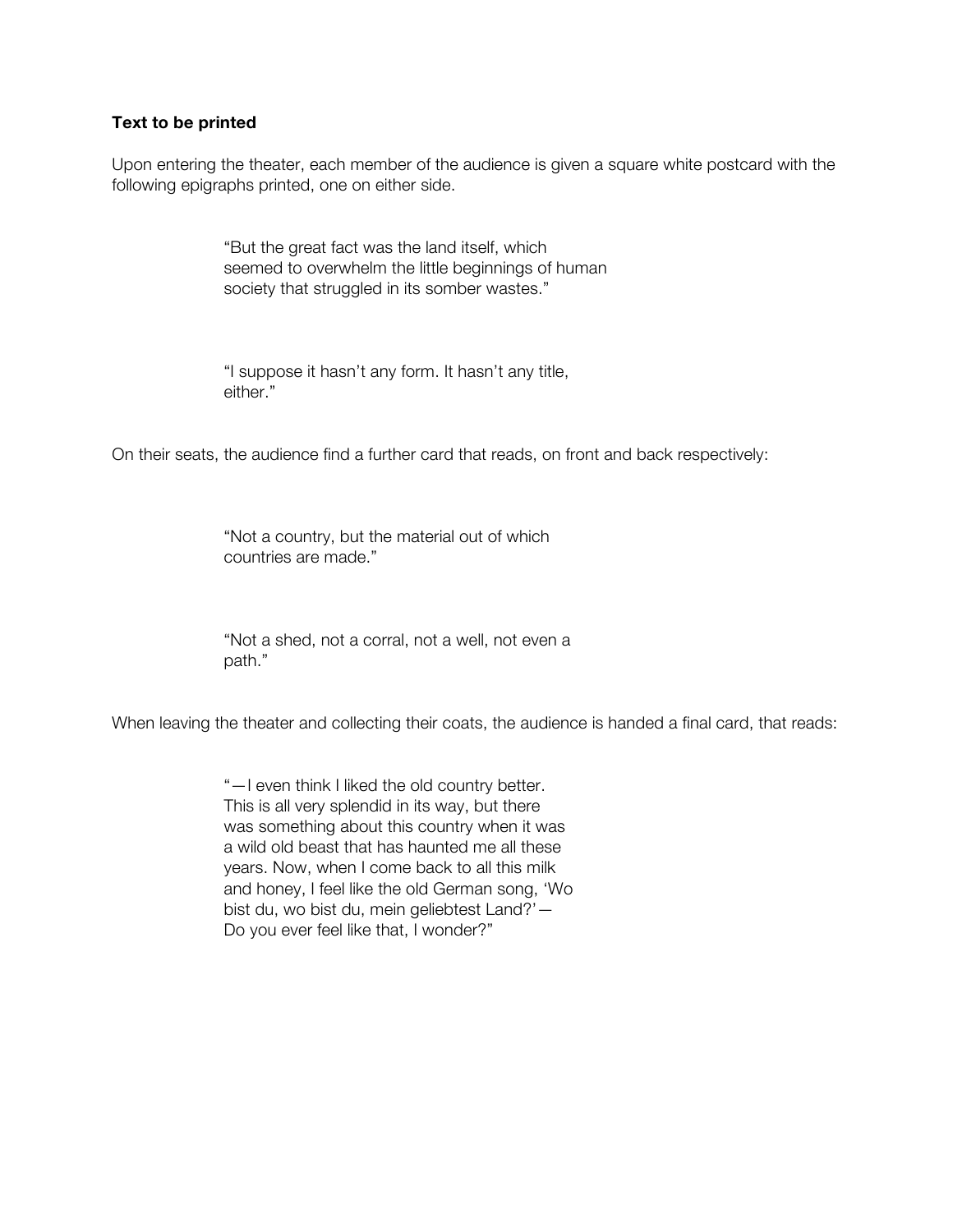# **Projected Text**

The projected text should very gradually appear and recede over the course of the 20 minute loop. It may be projected from a slide projector, or physically written on the wall.

| hunger                    | to be again overcome by that obliterating strangeness<br>to leave images in the mind, hard as enamel |                                                                                                |
|---------------------------|------------------------------------------------------------------------------------------------------|------------------------------------------------------------------------------------------------|
| Let the                   | grass grow back over<br>wild soil struggle against the encroaching plow                              |                                                                                                |
| Make                      | a nest in the long grass<br>your slow shadows in the grass                                           |                                                                                                |
| I had to look             | very hard to see it at all<br>so deep in the grass that I could see nothing else                     |                                                                                                |
| <b>Trees</b>              | were barely perceptible<br>were only the unescapable ground in another form                          |                                                                                                |
| They lay                  | like pieces of glass set in dark earth<br>like hands with all the work gone out of them              |                                                                                                |
| To enlist her imagination |                                                                                                      | the pasture flooded with light<br>a shining sheet of water lay at the bottom of a shallow draw |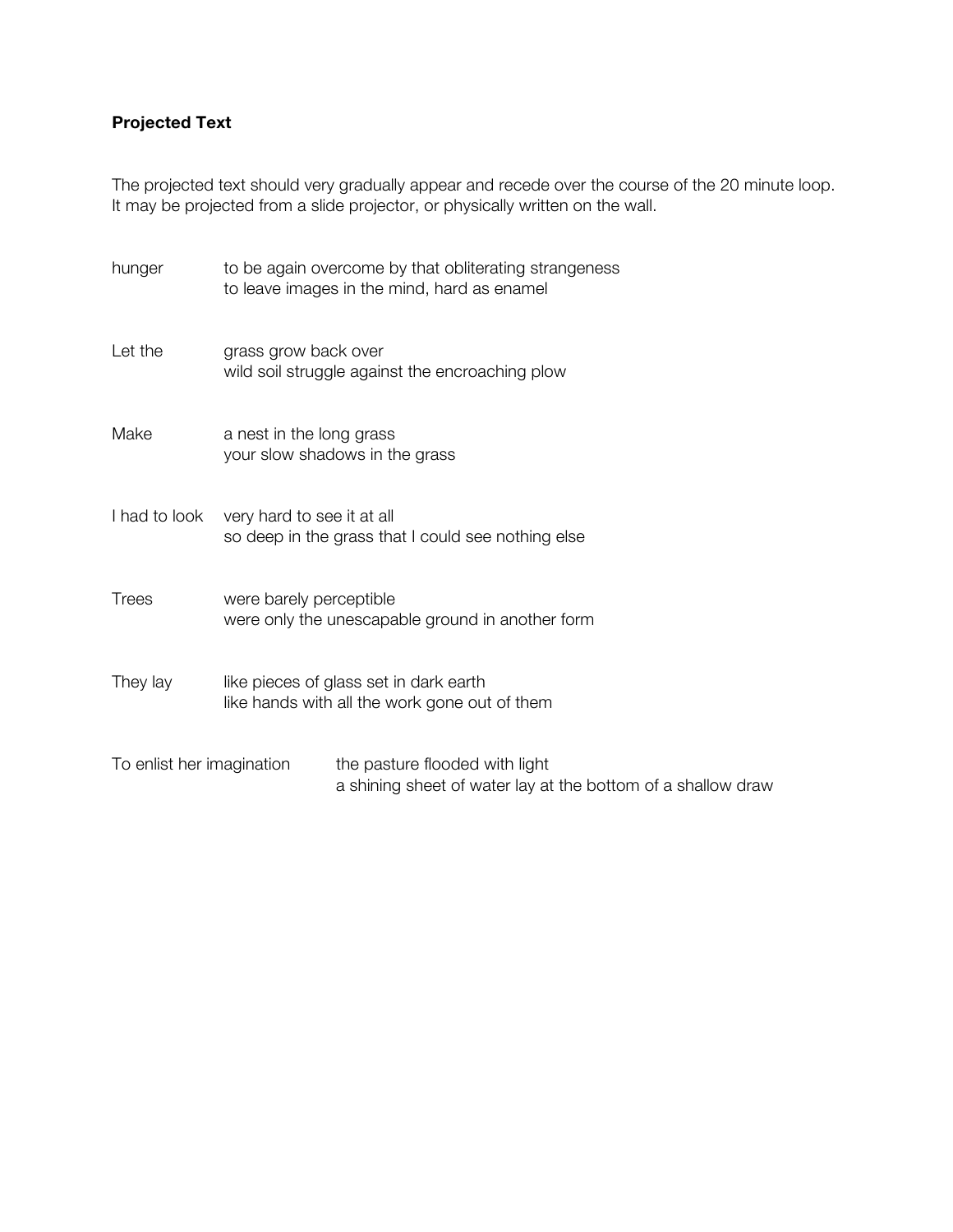# **Spoken Text**

Note: In the preface, Speaker A speaks underlined text. Speaker B speaks [bracketed] text. This produces minor dissonances and intervals in their unison. We hear, for example "accompanied me" and "made me despair" at the same time.

### **(preface for two simultaneous nearly unison voices)**

The light air told me that the world ended here, and in some strange way accompanied me [made me despair]. I went over the edge of it. Lying there against [Sunning myself on] the warm bank after the cold night.

And though they grew up in the hard times, they would come down [would run down] into the shadow of the steep, shelving sides overgrown with brush, and cottonwoods and dwarf ash, magnified across the distance by the horizontal light [indescribable light].

We had been silent [walking] for a long time. No fences, no creeks or trees. There seemed to be nothing to see. The day was fading. We sat down and made a nest in the long [red] grass. Silent for a long time, nearer and nearer to the prairie floor, nothing to see.

Only the markings of glaciers. The little town behind us had vanished. Any appearance of permanence headed straight for the open prairie. The weather was the great fact.

[Let me] Go deep under the fields and [to] rest. Pull back the shaggy coat of the prairie to make me a bed. Go straight for [Red grass on] the open prairie.

The light restlessness, shabby, old and sullen, all the human effort and jealous, animal little love. They had grown up in the hard times, but in some strange way they accompanied me down into the shadow of the leaves. This succession of pictures breaks up the old wild sod. This feeling [memory].

# **(epilogue)**

Years later, after the dim things of childhood had disappeared over the rim of the prairie, I went somewhere to write what I am saying to you now.

When I arrived, I found a small animal, dead, in the toilet. A few days later, I found another one, living, under the sink. And I need more coffee, so I can write. I am trying to write, for no apparent reason other than to write, the way a carpet keeps on carpeting this country.

I am writing in solidarity with the plain fact of the soil, for the fact of land before its significance is ever won, or contested.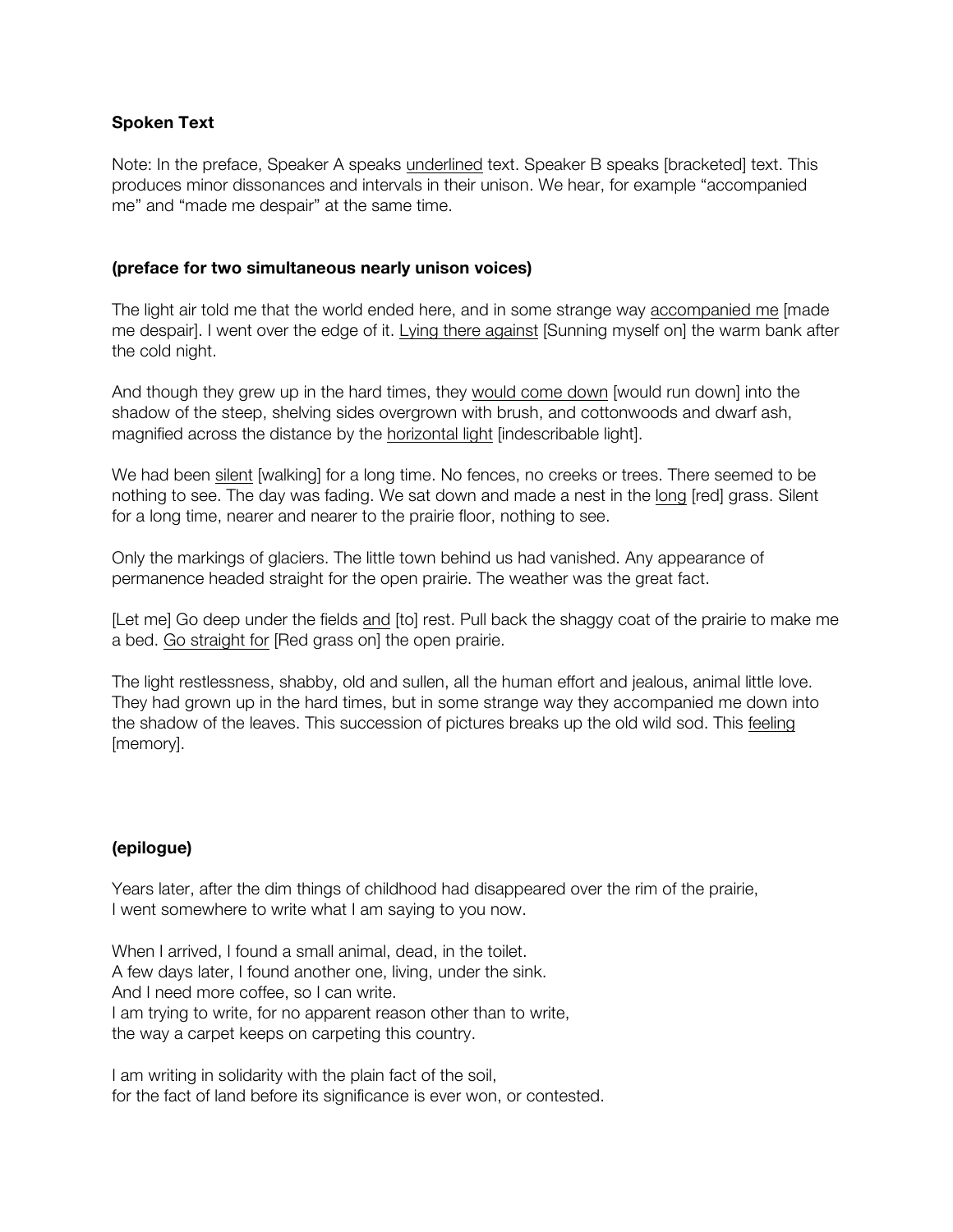All the bewildering coyotes are shining sheets of water

And there you are, hiding in the long red grass. Don't look up. Don't look anything up. The grass hides the fence—don't interrupt.

I have taken apart the stacks of her books not novels just works of the mossy imagination taking the forms it wants to take.

"Too much detail is apt, like any other form of extravagance, to become slightly vulgar."

Reading, we had a feeling for a cluster of tones, moods that made a carpet, a thing laying under her stories. The great possession of the incommunicable past. The one great possession is the incommunicable past.

blue blue-grey white black white-grey green orange orange-yellow red-brown pitch sand gold green white red

There goes mother, preserving everything again, draining our accounts with her exorbitant sugar tab, while a long slow carpet in the form of a dance a dance in the form of a long slow carpet emptying, or maybe filling, seems somehow to be running.

It seems to be running over every surface you can see, but it's only the unescapable ground in another form.

It's only the unescapable ground in another form.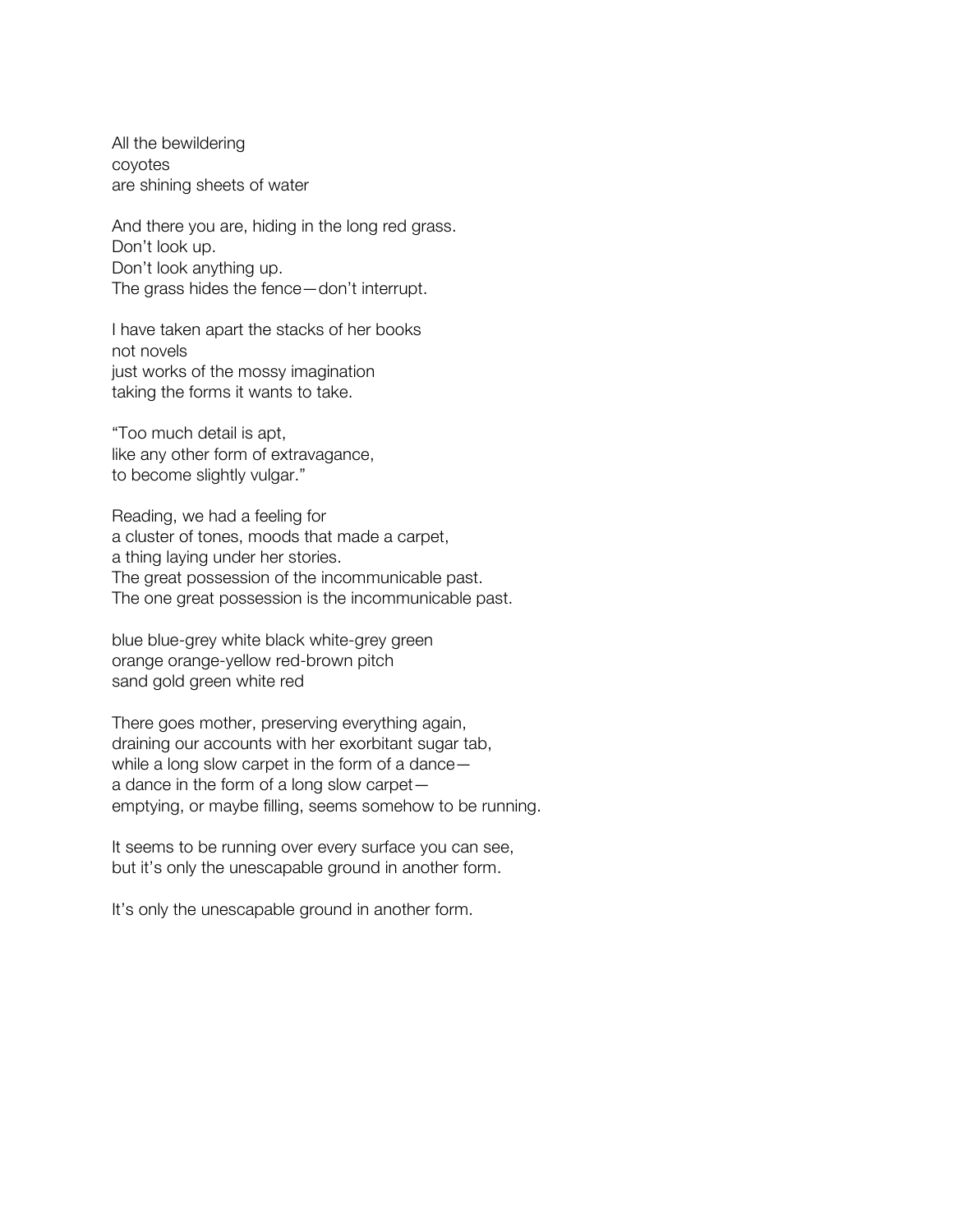# **SONGS**

#### FIRST GRASS SONG (PARTIAL)

Make a nest in the long grass Slow shadows in the long grass We are hidden in the long red grass

#### FIRST GRASS SONG

Make a nest in the long grass Slow shadows in the long grass We are hidden in the long red grass

Wide faint tracks in the red of the grass snakes and dog towns in the shaggy bunch grass

I wanted to walk Straight on through the red grass The edge of the world Could not be far away

# SECOND GRASS SONG

the life that goes on down in the long grass is gone

the last wild roses of the year have opened their hearts to die in the long grass

the lagoons and the red grass the shaggy coat the bunch grass

its inescapable peculiar savage kind of beauty its uninterrupted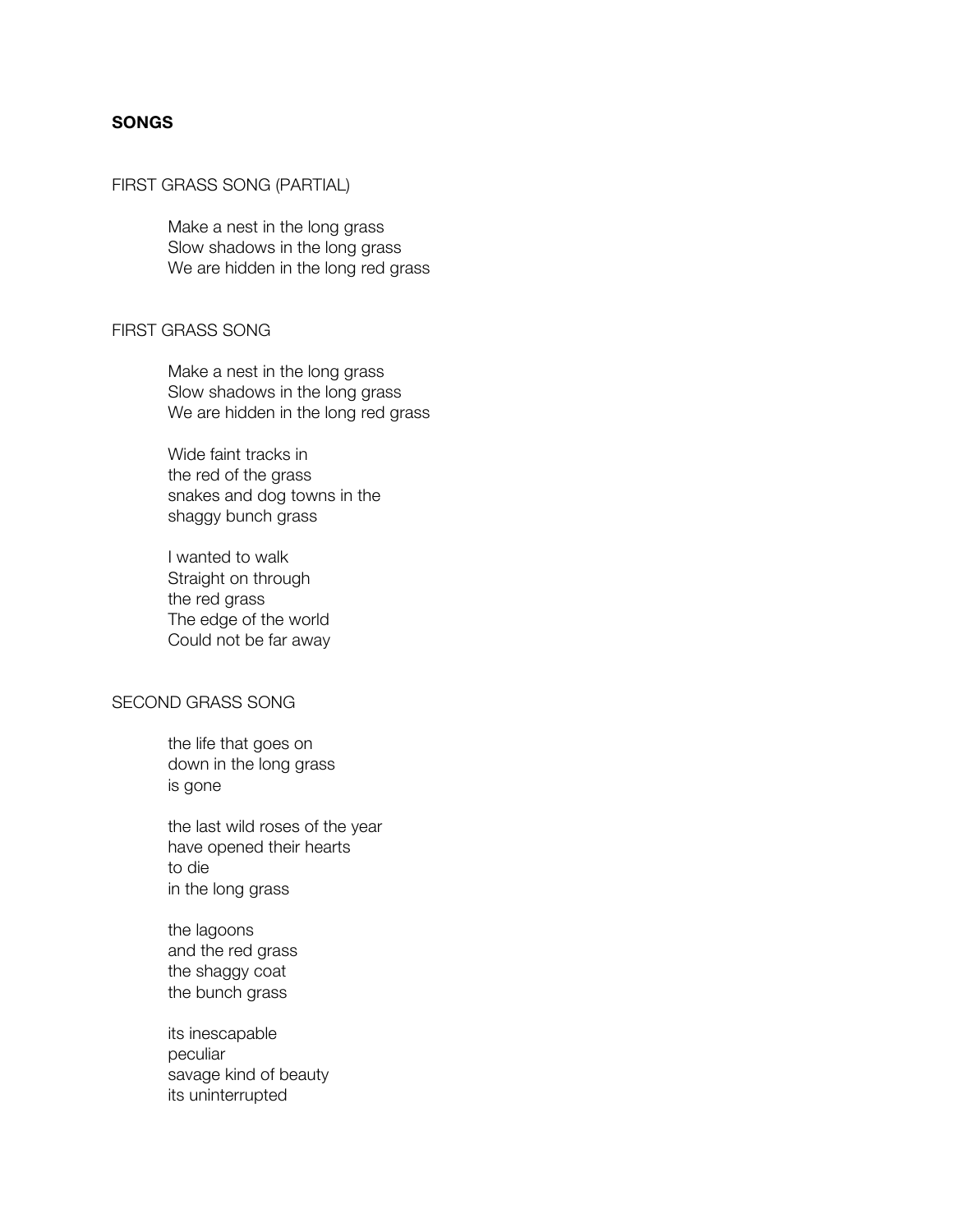# mournfulness the long grass

in round, four cycles:

let the grass grow back over every ridge and draw and gully

### LAST GRASS SONG

the bewildering coyotes the shining sheets of water hidden by the long red grass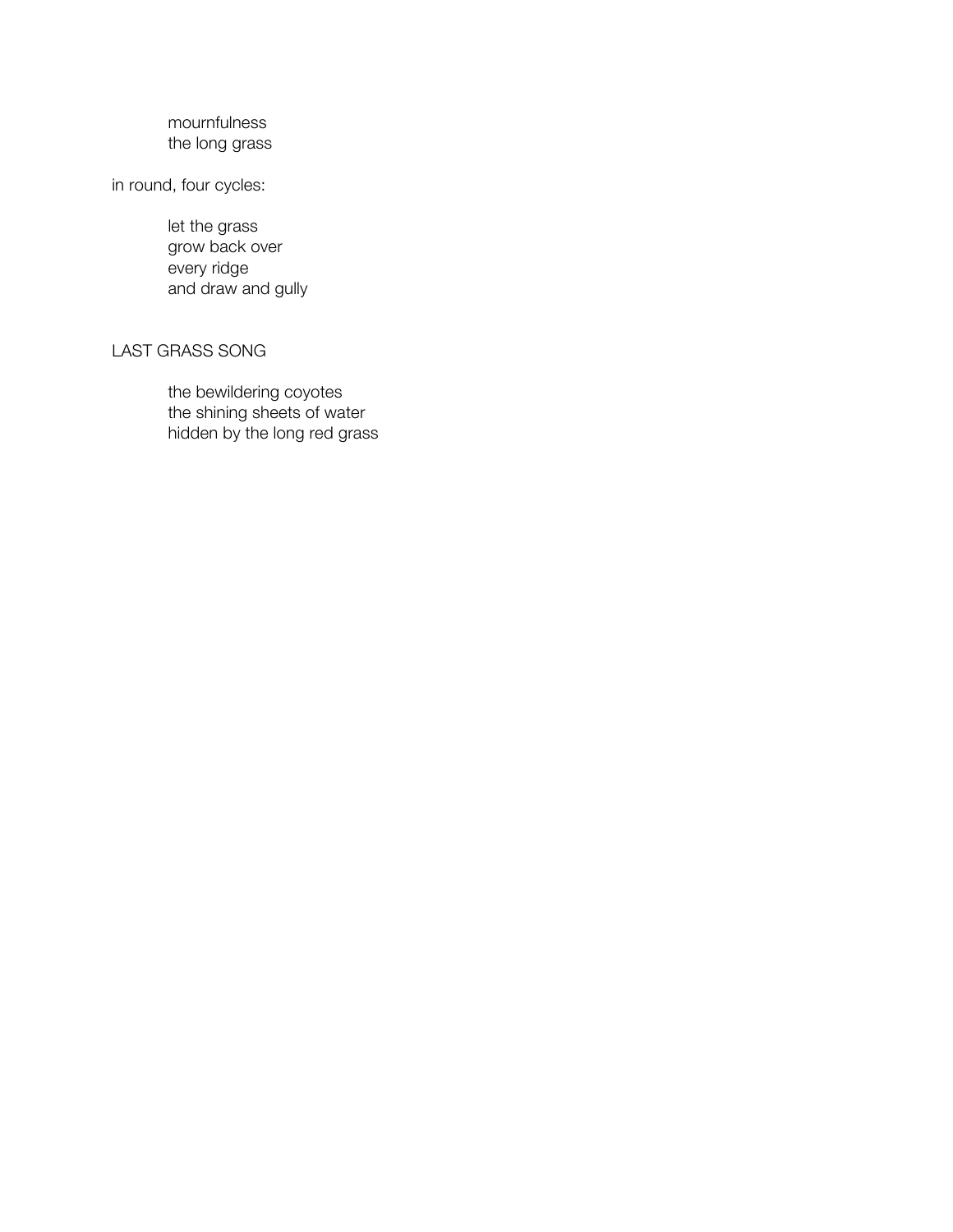# MR. SHIMERDA'S GRAVE

when all the fields were under the fence the road no longer ran like a wild thing

when open grazing days were over the road no longer ran like a wild thing

it followed surveyed section lines it veered round Shimerda's grave from the north it curved a little to the east from the west it swung a little to the south

the unpainted grave its unmowed grass its sagging wire fence like an island of the old wild grass

the error from the surveyed lines the clemency of soft earth roads the error from the surveyed lines the clemency of soft earth roads from the north it curved a little to the east from the west it swung a little to the south

the unpainted grave its unmowed grass its sagging wire fence it was an island of the old wild grass

# PANTHER CANYON

hardness grows alone thinks alone grows alone // thinks alone